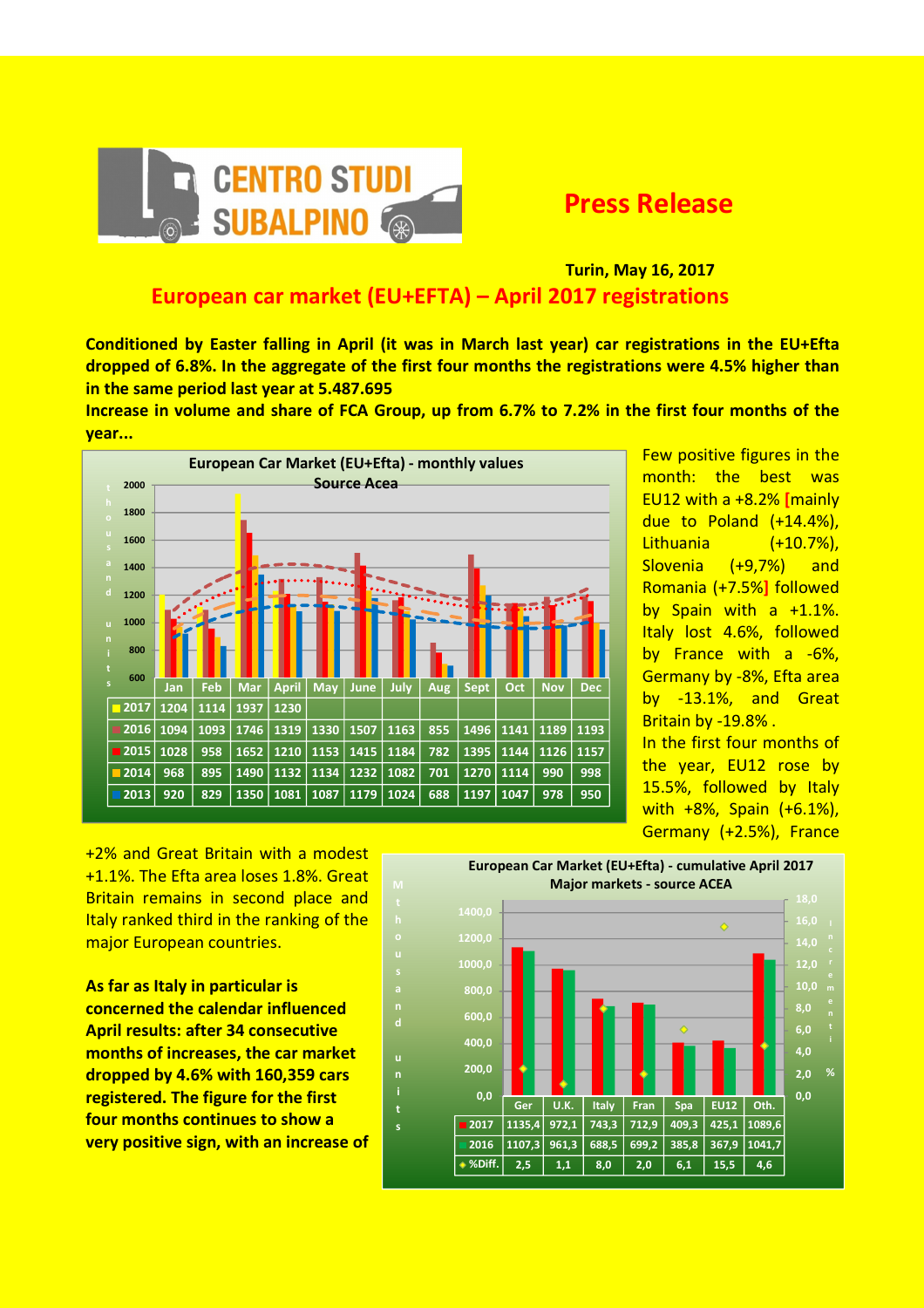## 8% to 743,371 units. It continues to improve FCA's share: 29.7% share in the period against 29.15% last year.



Monthly Sales ('000 units) Source Min transport / Anfia / Unrae

Anfia points out that "In the fourth month of the year the Italian car market shows the first negative sign, mostly due to the calendar effects, since April 2017 counted two working days less than April 2016, which in turn closed up by 12.3%. It is not therefore a worrying sign: the improvement in the consumer confidence, the fall in fuel prices and the good performance of

Italian cars, with six models in the top ten of the most sold cars, make us feel for the maintaining of market volumes in line with forecasts in the coming months". According to Unrae, (which estimates a 10% downturn due to the absence of two business days), a total of 1,996,000 cars is expected, an increase of 9.3% from 1,825,700 cars in the whole of 2016" "The market will be characterized by an increase of sales of rental and companies over the year, thanks to the contribution of Super Amortization and the Sabatini Law for the purchase of instrumental assets that are stimulating the investments of companies." After 2 consecutive years of increments around 16%, therefore, the car market in 2017 should go back to the level of 2 million total registrations, a sales volume that goes back to as far as 2010. However, there is uncertainty about the political, institutional and economic framework: Mr



Gentiloni's government continues to promise fiscal relief and initiatives to increase employment, but the situation remains immobile: for the future, all the perplexities already mentioned in recent months remain unresolved.

While improving in Europe in March, the unemployment rate in Italy has again risen to 11.7%, compared to 11.5% last month and March last year. Youth unemployment, however, dropped

to 34.1% compared with 37.1% in the same month last year and 34.5% last month. So, as repeatedly stated in the past, the biggest push for further increases in private car sales comes